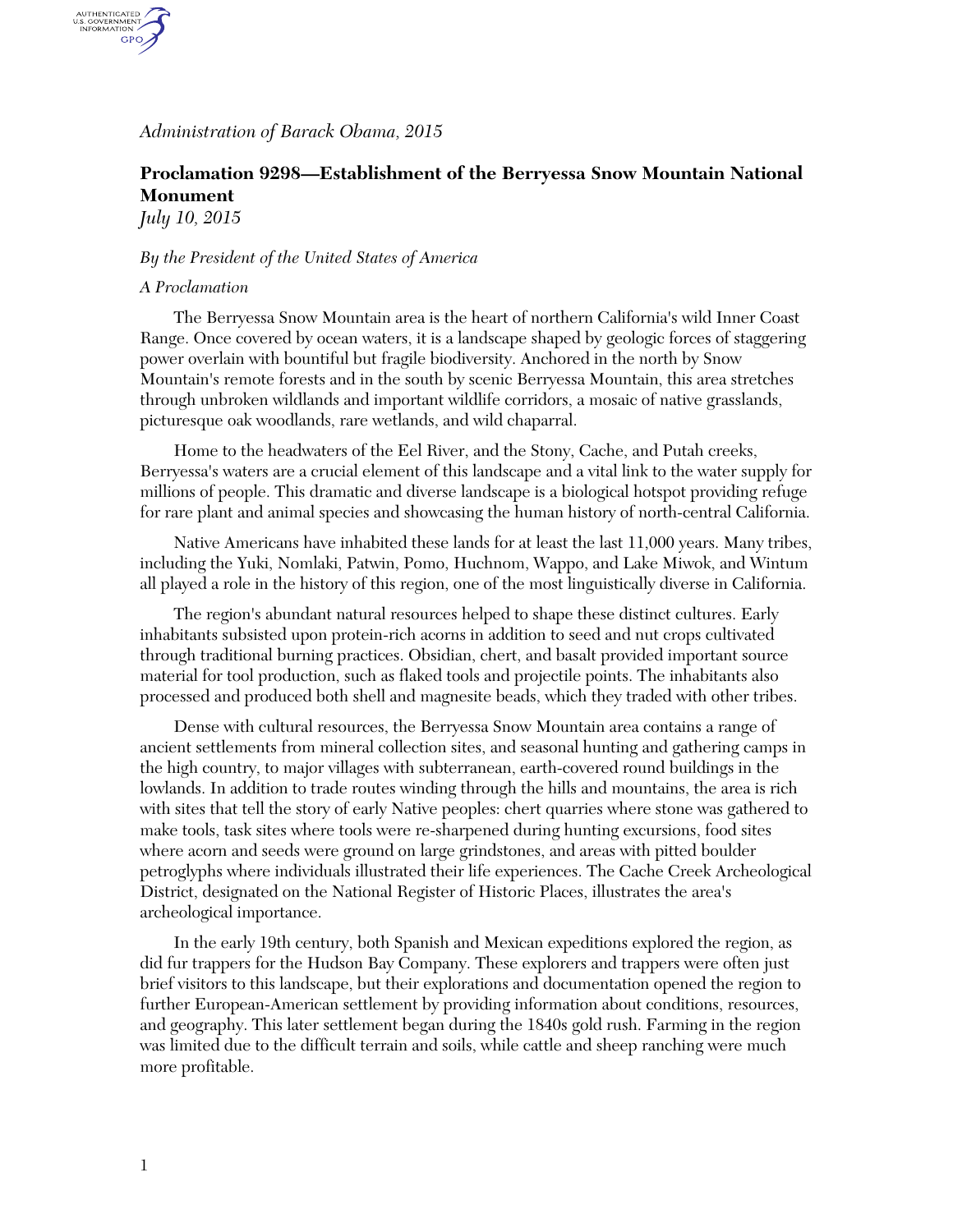From the mid to late 1800s, many small sawmills operated within the forests of the area. The restored 1860s-era Nye homestead cabin, the historic Prather Mill, and remnants of associated railroad logging operations are tangible reminders of these historic uses. Around the turn of the 20th century, the mineral-laden waters and hot springs of the area attracted visitors to resorts and spas advertising their therapeutic benefits. Remains of the foundations of the mineral spring resorts at Bartlett Springs can be spotted by observant visitors today.

Native populations were displaced by the European-American settlement and development of the region in the early to mid-1800s. Many traditional hunting and gathering grounds were converted to grazing and logging and new diseases brought into the area spread to the Native people, greatly impacting the local Native populations and pushing them off of their homelands. Nevertheless, the region's landscape and resources retain deep cultural significance for modern Native communities, including roughly two dozen federally recognized tribes.

The Berryessa Snow Mountain area tells a dynamic geologic story. A relic of ancient times, scientists theorize that Snow Mountain formed as an underwater mountain during the Jurassic Period, 145–199 million years ago. Much of the region is prone to landslides due to weak and pervasively fractured rock, resulting in a diverse topography, including sag ponds and springs, with important values for wildlife and plants. The seismically active Bartlett Springs fault zone has remarkable features including hot springs and geologic outliers with marine invertebrate fossils dating to the Cretaceous Period and Cenozoic Era. The area has two important tensioncrack caves, likely also created by landslides. These are classified as significant under the Federal Cave Resources Protection Act of 1988 and provide habitat for the Townsend's bigeared bat.

Rising from near sea-level in the south to over 7,000 feet in the mountainous north, and stretching across 100 miles and dozens of ecosystems, the area's species richness is among the highest in California. This internationally recognized biodiversity hotspot is located at the juncture between California's Klamath, North Coast, and Sacramento Vallejo ecoregions and provides vital habitat and migration corridors for diverse wildlife, including several endemic plant and animal species.

The Berryessa Snow Mountain area is notable for its significant concentration of serpentine soils arising from frequent seismic activity and influence from ancient oceans. Serpentine, California's State rock, is formed from the clashing, subduction, and rising of massive geologic forces, and can be found in significant quantity in the area. These soils lack the nutrients most plants need and often contain heavy metals toxic to many plants, resulting in plants that are unique and endemic to this region. Serpentine outcrops in the area have been the subject of a great deal of botanical, ecological, and evolutionary research, and hold promise for future scientific explorations. Many serpentine plants are listed as rare, sensitive, or threatened under Federal or State law. Examples are: the endemic bent-flowered fiddleneck and brittlescale, the Brewer's jewelflower, Purdy's fringed onion, musk brush, serpentine sunflower, bare monkeyflower, Indian Valley brodiaea, Red Mountain catchfly, and Snow Mountain buckwheat, along with numerous other herbs such as the Lake County stonecrop, coastal bluff morning glory, Cobb Mountain lupine, Contra Costa goldfields, and Napa western flax. There are also plant species that are near-endemics and almost entirely restricted to serpentine soils, such as MacNab cypress, leather oak, swamp larkspur, and Purdy's fritillary.

The Berryessa Snow Mountain area is replete with wild and unique landscapes and climatic micro-regions. These include Cedar Roughs, an important refuge for black bear and a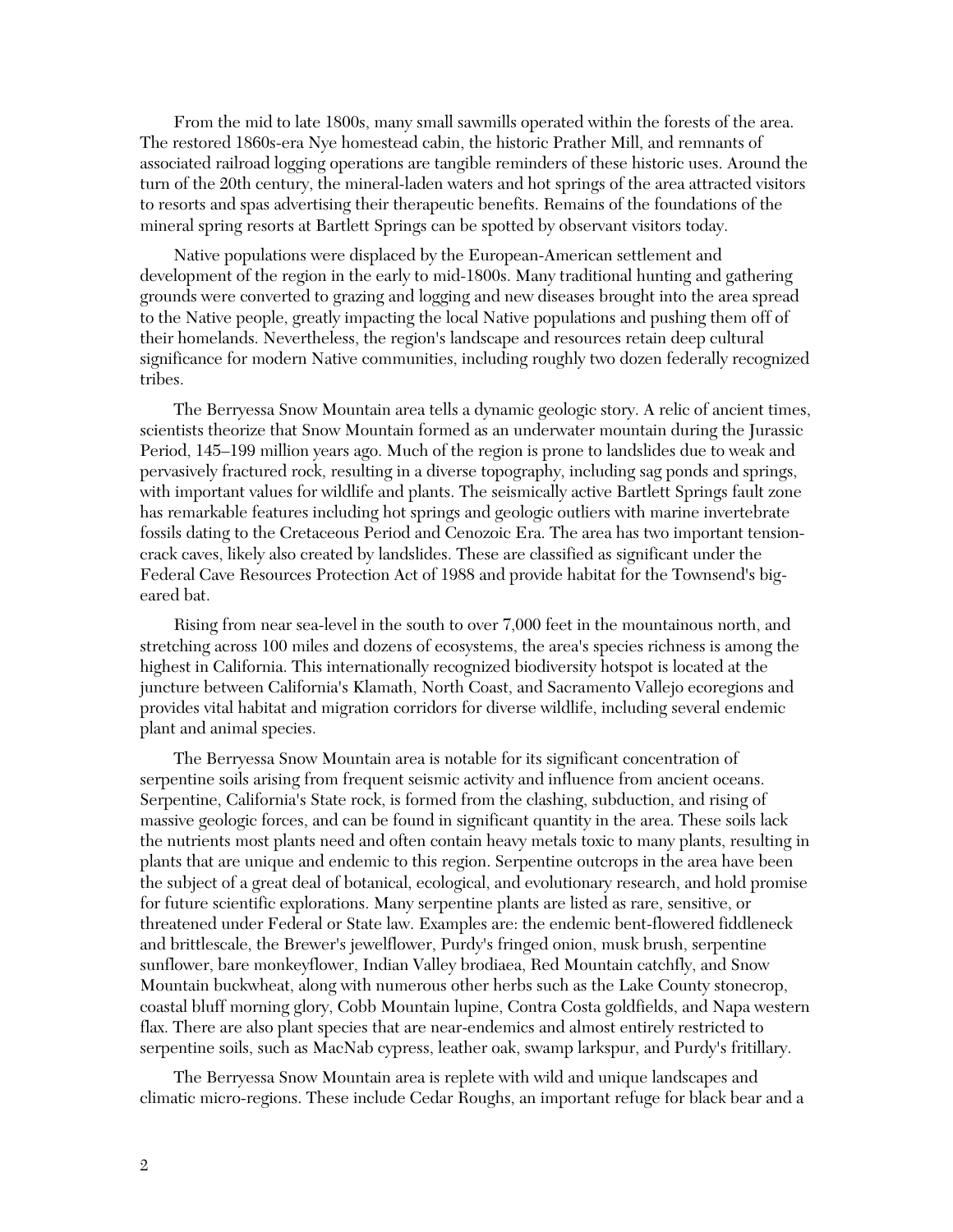3,000-acre stand of endemic Sargent's cypress trees. Cache Creek, a California Wild and Scenic River, provides an exceptional, intact riparian habitat and one of the largest wintering populations of bald eagles in the State. Remnants of the grassland prairies that once covered much of interior California still exist at Upper Cache Creek, where there are stands of native grasses with creeping wild rye and meadow barley, and some smaller relict patches of upland bunchgrass.

The 6,000-foot Goat Mountain is home to highly unusual plant assemblages that have created one of the most diverse butterfly regions in California. The Hale Ridge Research Natural Area hosts an important stand of knobcone pine. The ecological sky island of the 7,000 foot Snow Mountain serves as important habitat to a number of key plant and animal species.

The headwaters of the Bear Creek Watershed are a particularly excellent example of the area's serpentinite-based endemism and biodiversity with over 450 plant species, including a magnificent array of wildflowers, along with cypress, manzanita, and willow. Nearly half of California's 108 species of dragonfly and damselfly are found here, as well as 16 reptiles and amphibians, 6 rare insects, and 80 species of butterflies. This area has been an important focus of scientific studies on climate change, including studies of range shifts and isolated populations of species during Pleistocene changes in climate, and on post-fire succession.

The Berryessa Snow Mountain area's wide variety of elevations, many streams, ponds, and rivers as well as diverse plant communities provide excellent habitat for fish, wildlife, and amphibians. The streams and creeks in the Berryessa Snow Mountain area have served as centers for scientific research on hydrology and riparian ecosystems for decades. The riparian habitat linking the Sacramento River, Putah Creek, and Cache Creek provides a home for native birds such as the spotted sandpiper and the rare tricolored blackbird.

Waterways in the area harbor several native fish, including Pacific lamprey, western brook lamprey, rainbow trout, California roach, Sacramento pikeminnow, speckled dace, hardhead minnow, Clear Lake hitch, Sacramento sucker, and prickly and riffle sculpins. The area also provides historic habitat for coastal chinook salmon, Northern California steelhead, and California Central Valley steelhead.

Ponds and seeps throughout the area provide rare aquatic habitat for important plants like eelgrass pondweed, few-flowered navarretia, marsh checkerbloom, and Boggs Lake hedgehyssop. This aquatic habitat is also home to amphibious species like the foothill yellow-legged frog, California red-legged frog, California newt, Pacific tree frog, western toad, and the northwestern pond turtle.

Numerous reptiles live in the Berryessa Snow Mountain area, including the St. Helena mountain king snake, western fence lizard, western skink, western whiptail, alligator lizard, gopher snake, common king snake, rubber boa, common garter snake, western terrestrial garter snake, western aquatic garter snake, and the northern Pacific rattlesnake.

Many large and small mammals co-exist in this diverse landscape, such as Tule elk, bobcats, mountain lions, black bears, mule deer, beaver, river otter, Pacific fishers, American badgers, Humboldt martens, and the San Joaquin pocket mouse. Most of the animal species in the area have special State or Federal status as sensitive, at-risk or threatened.

Raptors such as burrowing owls, prairie falcon, peregrine falcon, northern goshawk, and bald and golden eagles live and hunt throughout the upland areas. The Berryessa Snow Mountain area also serves as an important migratory corridor for neotropical birds and is home to a plethora of bat and insect species, including the threatened valley elderberry longhorn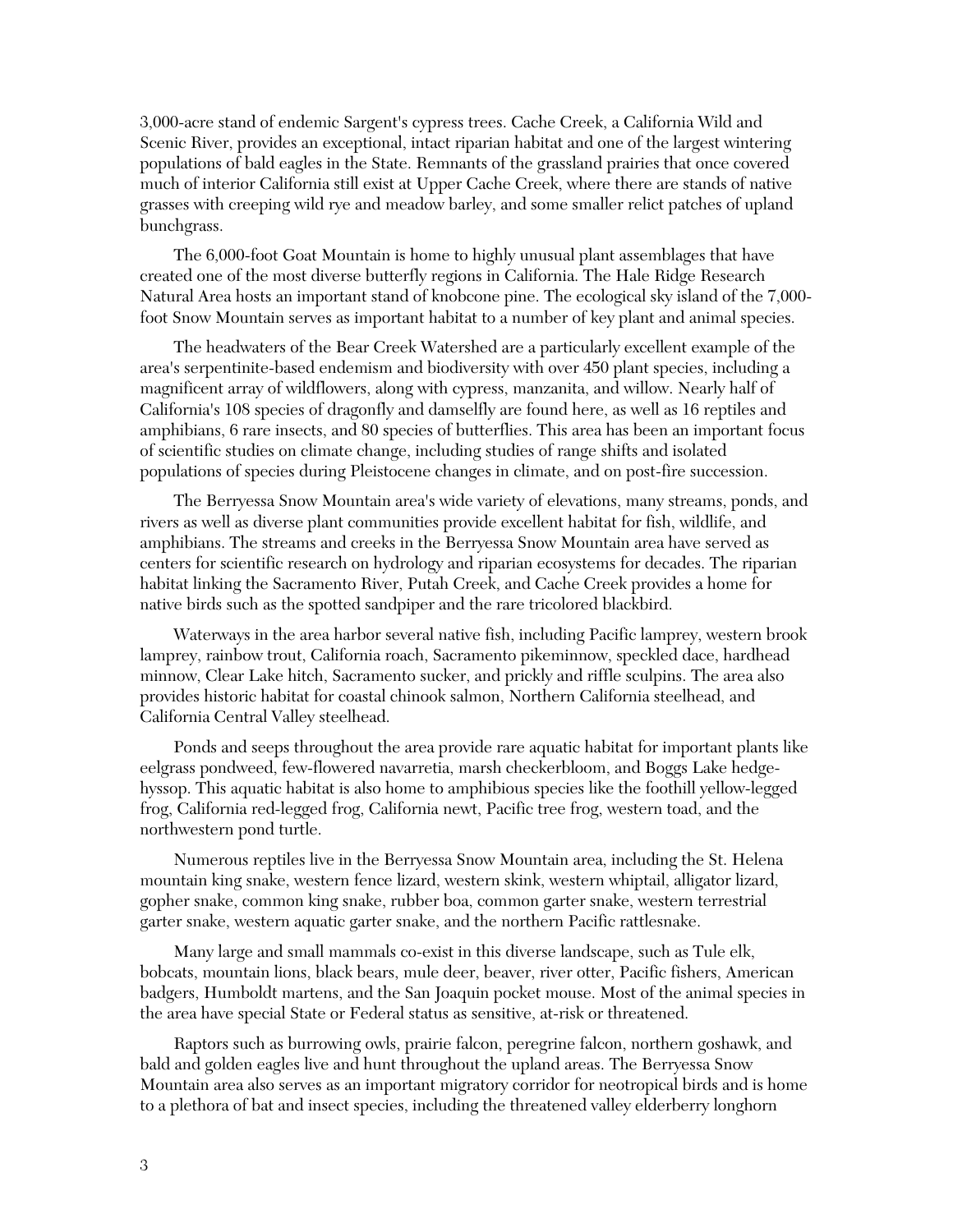beetle and the vulnerable pallid bat, western sulphur butterfly, gray marble butterfly, Muir's hairstreak, and Lindsay's skipper.

The protection of the Berryessa Snow Mountain area will preserve its prehistoric and historic legacy and maintain its diverse array of scientific resources, ensuring that the prehistoric, historic, and scientific values remain for the benefit of all Americans. Today, the area is important for ranching and also provides outdoor recreation opportunities, including hunting, fishing, hiking, mountain biking, and horseback riding to a burgeoning population center.

Whereas, section 320301 of title 54, United States Code (known as the "Antiquities Act"), authorizes the President, in his discretion, to declare by public proclamation historic landmarks, historic and prehistoric structures, and other objects of historic or scientific interest that are situated upon the lands owned or controlled by the Federal Government to be national monuments, and to reserve as a part thereof parcels of land, the limits of which shall be confined to the smallest area compatible with the proper care and management of the objects to be protected;

*Whereas*, it is in the public interest to preserve the objects of scientific and historic interest on the lands of the Berryessa Snow Mountain area;

*Now, Therefore, I, Barack Obama,* President of the United States of America, by the authority vested in me by section 320301 of title 54, United States Code, hereby proclaim the objects identified above that are situated upon lands and interests in lands owned or controlled by the Federal Government to be the Berryessa Snow Mountain National Monument (monument) and, for the purpose of protecting those objects, reserve as part thereof all lands and interests in lands owned or controlled by the Federal Government within the boundaries described on the accompanying map, which is attached to and forms a part of this proclamation. These reserved Federal lands and interests in lands encompass approximately 330,780 acres. The boundaries described on the accompanying map are confined to the smallest area compatible with the proper care and management of the objects to be protected.

All Federal lands and interests in lands within the boundaries described on the accompanying map are hereby appropriated and withdrawn from all forms of entry, location, selection, sale, or other disposition under the public land laws or laws applicable to the U.S. Forest Service, from location, entry, and patent under the mining laws, and from disposition under all laws relating to mineral and geothermal leasing, other than by exchange that facilitates the remediation, monitoring, or reclamation of historic mining operations under applicable law or otherwise furthers the protective purposes of the monument.

The establishment of the monument is subject to valid existing rights. If the Federal Government acquires any lands or interests in lands not owned or controlled by the Federal Government within the boundaries of the monument, such lands and interests in lands shall be reserved as a part of the monument, and objects identified above that are situated upon those lands and interests in lands shall be part of the monument, upon acquisition of ownership or control by the Federal Government.

The Secretary of Agriculture and the Secretary of the Interior (Secretaries) shall manage the monument through the U.S. Forest Service (USFS) and the Bureau of Land Management (BLM), pursuant to their respective applicable legal authorities, to implement the purposes of this proclamation. The USFS shall manage that portion of the monument within the boundaries of the National Forest System (NFS), and BLM shall manage the remainder of the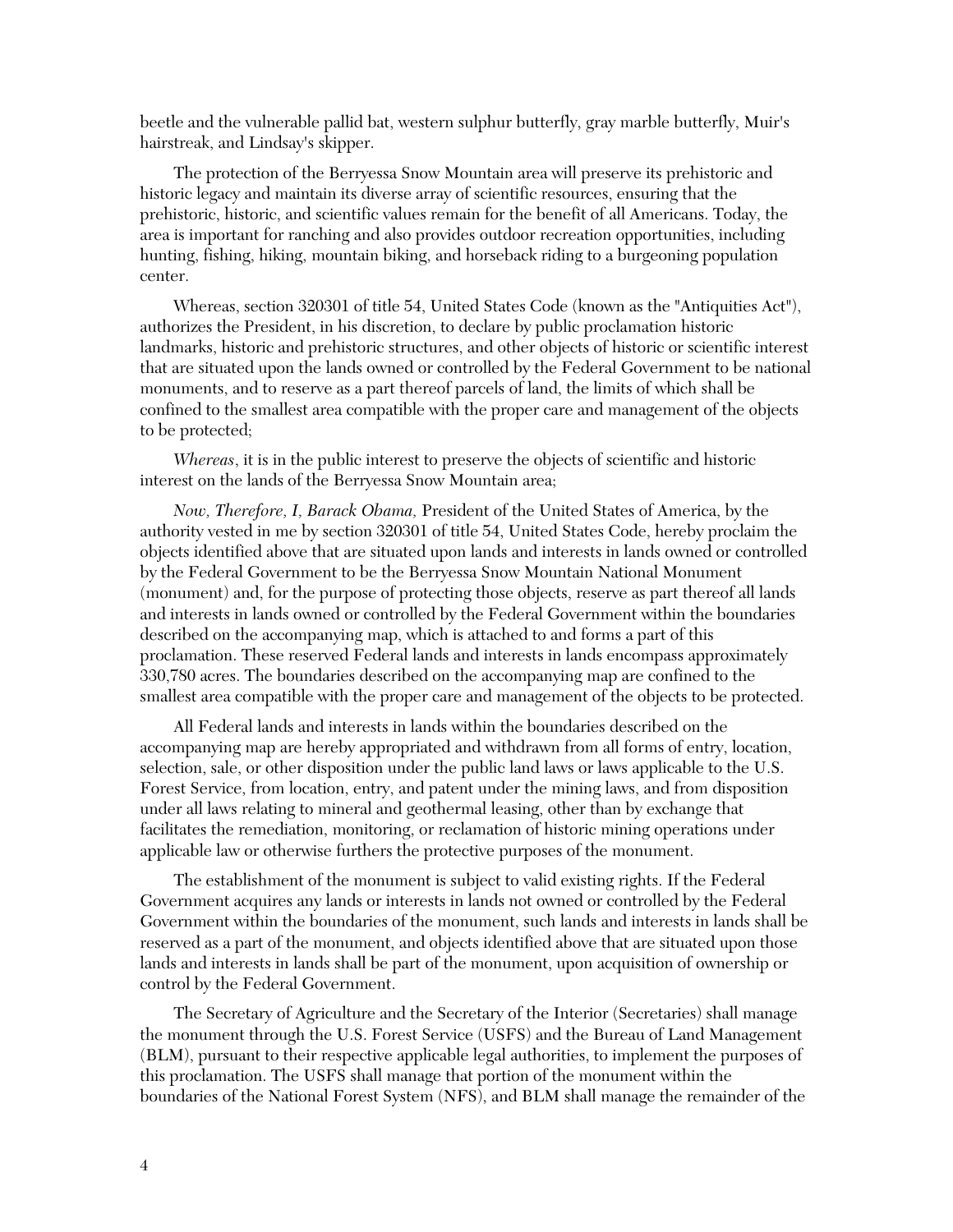monument. The lands administered by USFS shall be managed as part of the Mendocino National Forest. The lands administered by BLM shall be managed as a unit of the National Landscape Conservation System, pursuant to applicable legal authorities.

For purposes of protecting and restoring the objects identified above, the Secretaries shall jointly prepare a management plan for the monument and shall promulgate such regulations for its management as deemed appropriate. In developing any management plans and any management rules and regulations governing NFS lands within the monument, the Secretary of Agriculture, through USFS, shall consult with the Secretary of the Interior through BLM. The Secretaries shall provide for public involvement in the development of the management plan including, but not limited to, consultation with tribal, State, and local governments. In the development and implementation of the management plan, the Secretaries shall maximize opportunities, pursuant to applicable legal authorities, for shared resources, operational efficiency, and cooperation.

In managing the monument, the Secretaries may authorize activities or uses related to remediation, monitoring, and reclamation of mining sites and to provide for the beneficial public use of water associated with reclamation of such sites, consistent with the care and management of the objects identified above.

Except for emergency or authorized administrative purposes, motorized and mechanized vehicle use in the monument shall be allowed only on roads and trails designated for such use, consistent with the care and management of the objects identified above.

Nothing in this proclamation shall be deemed to enlarge or diminish the rights of any Indian tribe. The Secretaries shall, to the maximum extent permitted by law and in consultation with Indian tribes, ensure the protection of Indian sacred sites and traditional cultural properties in the monument and provide access by members of Indian tribes for traditional cultural and customary uses, consistent with the American Indian Religious Freedom Act (42 U.S.C. 1996) and Executive Order 13007 of May 24, 1996 (Indian Sacred Sites).

Laws, regulations, and policies followed by USFS or BLM in issuing and administering grazing permits or leases on lands under their jurisdiction shall continue to apply with regard to the lands in the monument, consistent with the care and management of the objects identified above.

Nothing in this proclamation shall be construed to alter the valid existing water rights of any party, including the United States. This proclamation does not reserve water as a matter of Federal law.

Nothing in this proclamation shall preclude low level overflights of military aircraft, the designation of new units of special use airspace, the use or establishment of military flight training routes over the lands reserved by this proclamation, or related military uses, consistent with the care and management of the objects to be protected.

Nothing in this proclamation shall be deemed to enlarge or diminish the jurisdiction of the State of California, including its jurisdiction and authority with respect to fish and wildlife management.

Nothing in this proclamation shall be construed to alter the authority or responsibility of any party with respect to emergency response activities within the monument, including wildland fire response.